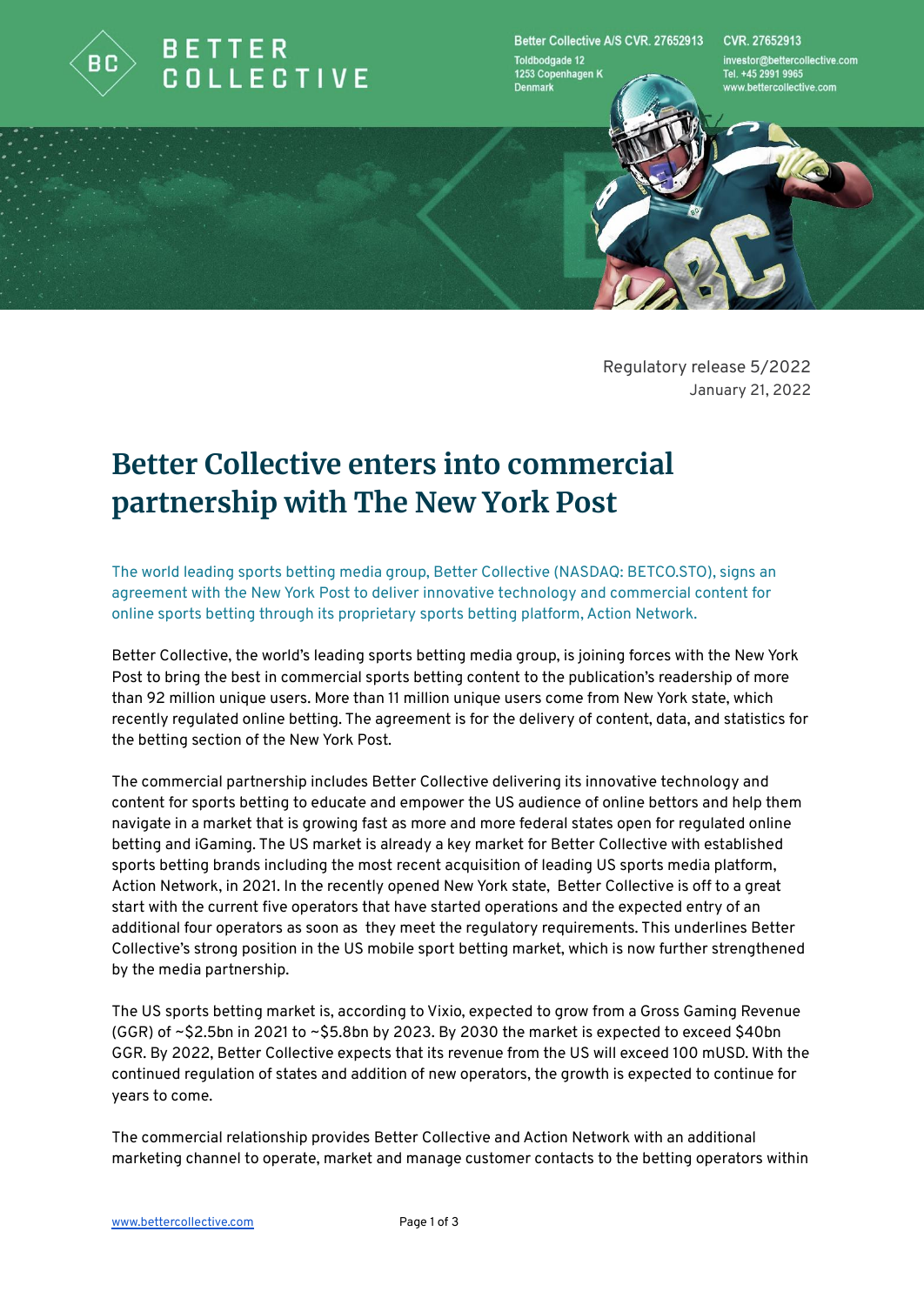the US. Better Collective entered the first media partnerships in 2019 and has refined the concept to reach breakthroughs in performance as well as the addition of three new partnerships last year.

The details of the financial terms remain undisclosed. Better Collective will be responsible for the monetization of the joint business, and will hold and own accounts with the betting operators.

### **Marc Pedersen, CEO Better Collective US said:**

"We believe that educating bettors and iGamers by providing them with relevant information, data and statistics will enhance their betting experience. The partnership with the New York Post is the biggest media partnership agreement to date for Better Collective. It will allow us to reach a very large number of potential users and we are excited to partner with the New York Post to provide betting and iGaming information to a growing audience."

### **Patrick Keane, CEO of Action Network said:**

"The New York mobile launch was the biggest weekend in Action Network history. We look forward to providing our unique sports betting insights, data and content to the New York Post readers as they decide on placing wagers with sportsbooks."

### **Brad Elders, COO of the New York Post, said:**

"We are looking forward to bringing better sports betting content and utility to the best sports fans to continue our commitment to deliver unrivaled sports coverage. Better Collective's innovative tools and informative content will provide our fans with the best resources to navigate sports betting with ease."

The partnership agreement is expected to be operational from January 21, 2022. The financial impact will be included in the financial targets for 2022 that will be published in connection with the company's Full Year Report for 2021.

### **Enquiries regarding this announcement should be addressed to**

Investor relations: Christina Bastius Thomsen, +45 2363 8844, [investor@bettercollective.com](mailto:investor@bettercollective.com) Media contact: Ulrik Marschall, +45 6068 6370, [press@bettercollective.com](mailto:press@bettercollective.com)

This information is such information as Better Collective A/S is obliged to make public pursuant to the EU Market Abuse Regulation. The information was submitted for publication, through the agency of the contact persons set out above, at 8:00 a.m. CET on January 21, 2022.

#### **About The New York Post**

Founded by Alexander Hamilton in 1801, the New York Post is the oldest continuously-published daily newspaper in the United States and one of the nation's premier digital destinations for news, sports and entertainment. The New York Post's fabled Page Six gossip column is a world leader in breaking celebrity news and has evolved into its own iconic and powerful brand. The Post Digital Network is comprised of the flagship NYPost.com, PageSix.com, including Page Six Style, and Decider.com, covering streaming television and movies. The New York Post and the New York Post Digital Network are owned by News Corp (Nasdaq: NWS, NWSA; ASX: NWS, NWSLV).

## **About Better Collective**

Better [Collective](https://bettercollective.com/) is a global sports betting media group providing platforms that empower and enhance the betting experience for sports fans and iGamers. Aiming to make betting and gambling more entertaining, transparent and fair, Better Collective offers a range of editorial content, bookmaker information, data insights, betting tips, iGaming communities and educational tools. Its